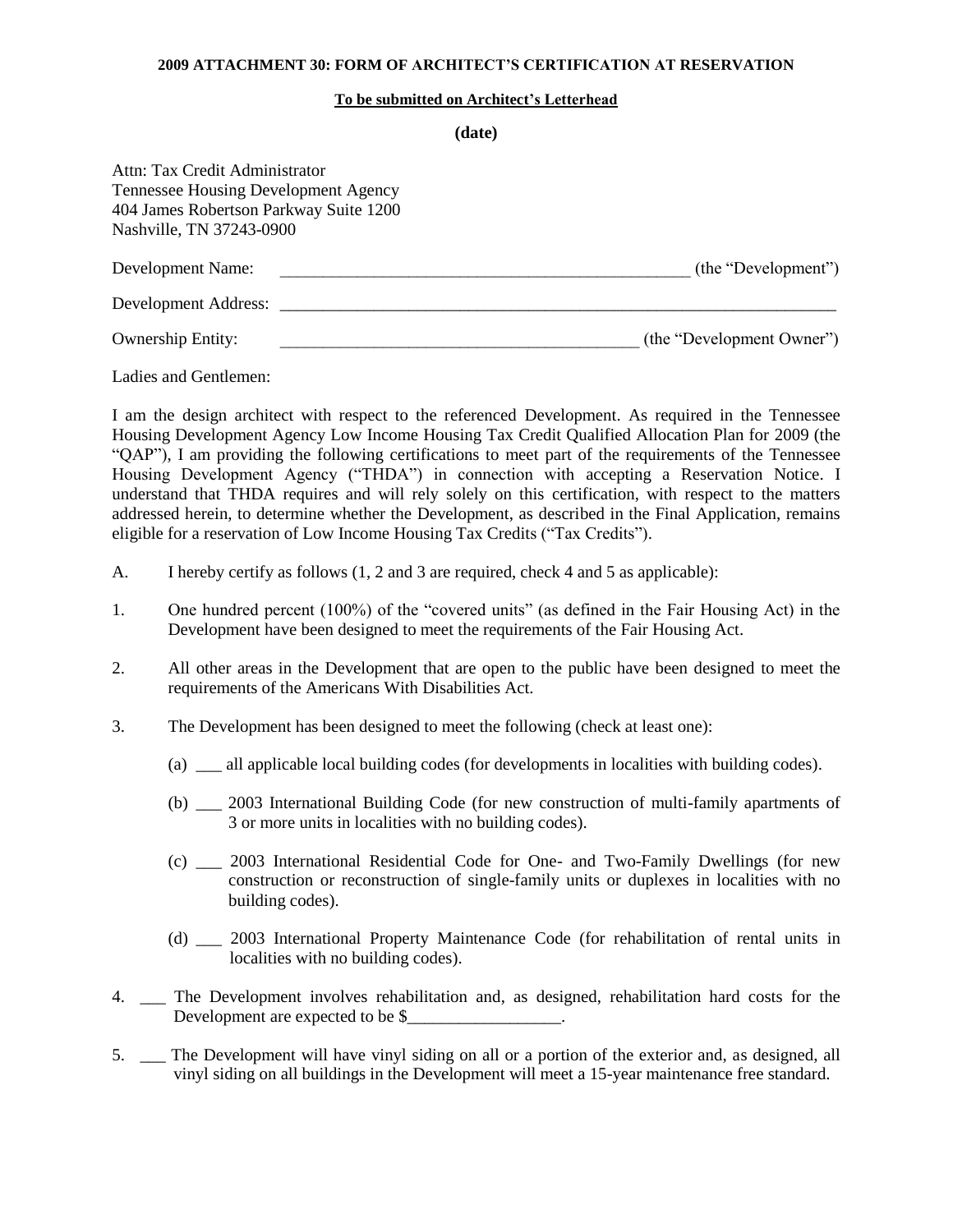I further certify as follows for purposes of points previously awarded to the Initial Application involving the Development (check all that apply):

- 1. \_\_ The Development is designed to meet the standards of the Council of American Building Officials Model Energy Code (for new construction).
- 2. The Development is designed to use brick, stone, cement fiber siding, or vinyl that meets a 15-year maintenance-free exterior standard (for new construction).
- 3. \_\_\_ The Development is designed with a minimum of 65% of the exterior wall surfaces below the plate line covered with brick, stone, or cement fiber siding (for new construction).
- 4. \_\_\_ The Development is designed to add the following major building components or to replace a minimum of fifty percent (50%) of the following major building components (for rehabilitation) (check all that apply):
	- (a) \_\_\_ roof structures
	- (b) \_\_\_\_ wall structures
	- (c) \_\_\_ floor structures
	- (d) \_\_\_ foundations
	- (e) \_\_\_ plumbing systems
	- (f) \_\_\_ central heating and air conditioning systems
	- (g) \_\_\_ electrical systems
	- (h) \_\_\_ doors and windows
	- (i) \_\_\_ kitchen cabinets and kitchen countertops and all existing kitchen appliances
	- $(j)$  \_\_\_ parking lots
	- $(k)$  \_\_\_ elevators
	- (l) \_\_\_ fire/safety systems
- 5. \_\_\_ All units in the Development are designed to contain the following ENERGY STAR or ENERGY STAR equivalent compliant items (check all that apply):
	- (a) \_\_\_ Dishwashers (in all units)
	- (b) \_\_\_ HVAC units (in all buildings or units, as applicable)
	- (c) \_\_\_ Refrigerators (in all units)
	- (d) \_\_\_ Exterior doors (in all units)
	- (e) \_\_\_ Windows (in all units)
- 6. \_\_\_ The following units in the Development are designed to be fully equipped for persons with disabilities and meet the requirements of the Americans with Disabilities Act, as applicable, and the requirements of the Fair Housing Act, as applicable (list unit numbers and buildings):
- 7. \_\_\_ The following units in the Development are designed to contain three or more bedrooms (i.e., for large families) (list unit numbers and buildings):